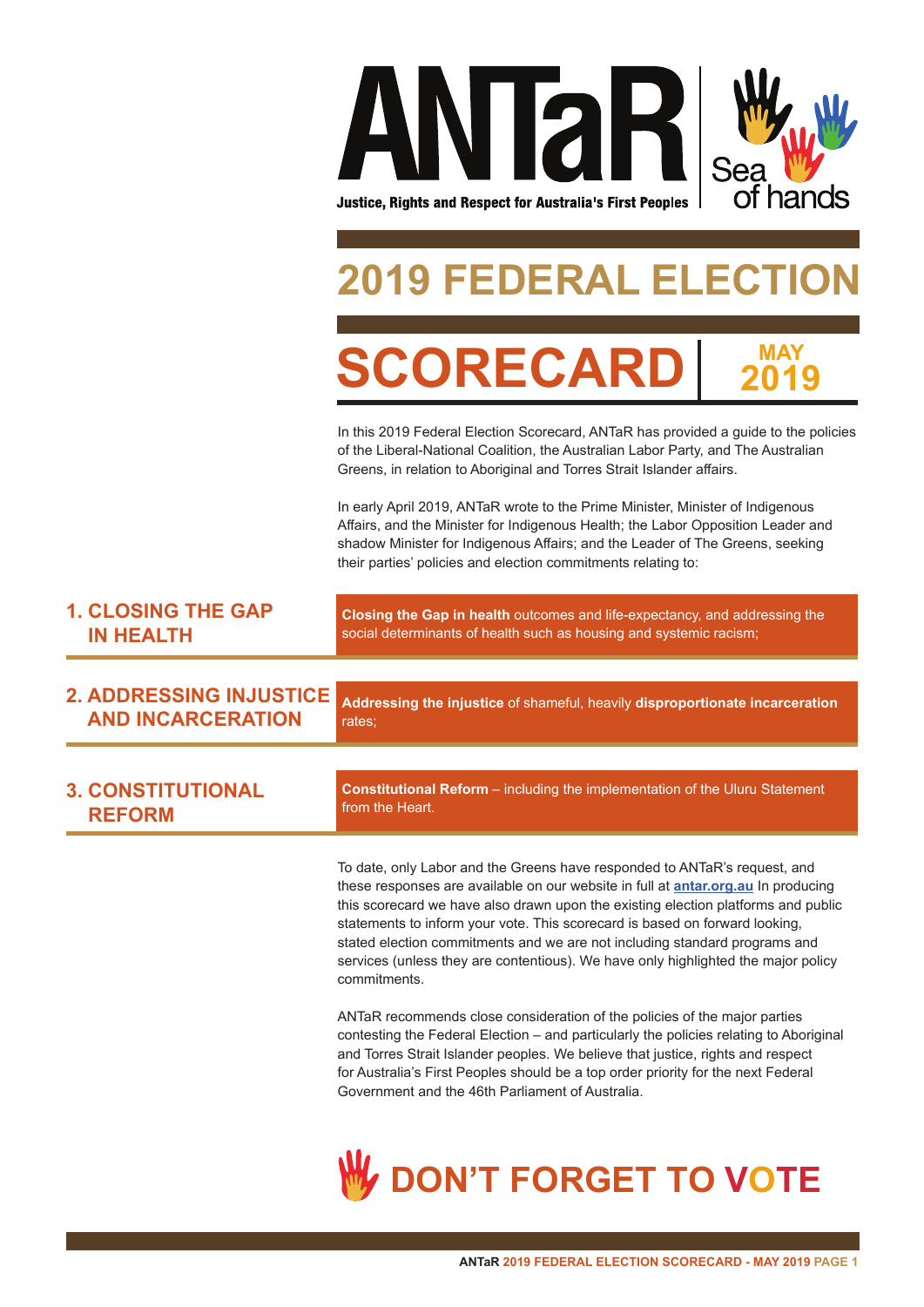

# **1. CLOSING THE GAP**

Over a decade after the formation of the Closing the Gap Strategy by Parliament, and despite bipartisan support, only 2 of the 7 Strategy Targets were reported to be on track.<sup>1</sup>

The recent formalisation of a 'Joint Partnership' between Australian governments and the Coalition of Aboriginal and Torres Strait Islander Peak organisations <sup>2</sup> is a welcome development that should have been put in place at the very beginning of Closing the Gap.

ANTaR asked what each party would do, in partnership with Aboriginal and Torres Strait Islander peoples, to address the continuing and unacceptable disparities in health and life expectancy outcomes faced by First Peoples.<sup>3</sup>

**Specifically, we asked each party for their policies and election commitments concerning the:**

- **Supply and maintenance of adequate housing;**
- **Support for Aboriginal Community Controlled Health Services;**
- **Tackling racism in the mainstream health system;**
- **A national response to protecting Aboriginal and Torres Strait Islander children;**
- **Horrific rates of Indigenous Youth suicide; and**
- **Future of the controversial Cashless Debit Card program.**

|                                                                                                                                                                                             | Labor                                                                                                                                                                                                        |                                                                                                                                                                                                                                                             |
|---------------------------------------------------------------------------------------------------------------------------------------------------------------------------------------------|--------------------------------------------------------------------------------------------------------------------------------------------------------------------------------------------------------------|-------------------------------------------------------------------------------------------------------------------------------------------------------------------------------------------------------------------------------------------------------------|
| The Coalition support Closing the Gap<br>Refresh, shared ownership of and<br>responsibility for agreed targets and<br>ongoing monitoring of a refreshed<br><b>Closing the Gap Strategy.</b> | Labor will co-design health policy and<br>work collaboratively with First Nations<br>peak organisations on a revitalised<br>Closing the Gap framework and increasing<br>the appointment of Indigenous staff. | The Greens are committed to Closing the<br>Gap and adequately funding Aboriginal<br>controlled health services for First Nations<br>peoples. Will restore \$500m (including<br>\$169m from health programs) cut after<br>the introduction of the Indigenous |
| \$1.2m for Red Dust to support young<br>Aboriginal and Torres Strait Islander<br>people with mental health issues in<br>the NT.                                                             | Reinstate the National Aboriginal and<br>Torres Strait Islander Health Equality<br>Council (NATSIHEC).                                                                                                       | Advancement Strategy.<br>In restoring funding they aim to address:<br>Working with communities and health                                                                                                                                                   |
| \$34m specifically for Indigenous<br>suicide prevention and mental health<br>initiatives including:                                                                                         | Labor will provide \$33m to address<br>rheumatic heart disease - a preventable<br>condition killing up to 100 Indigenous<br>children annually.                                                               | professionals to design targets and<br>interventions for diseases, such as<br>rheumatic heart disease, trachoma<br>and chronic otitis media:                                                                                                                |
| \$19.6m directed to Youth Suicides<br>in the Kimberley;<br>\$4.5m to empower Indigenous<br>$\bullet$<br>leadership in suicide prevention. <sup>4</sup>                                      | \$16.5m for the Queensland-based Deadly<br>Choices health campaign to expand<br>nationally.                                                                                                                  | Introduce a new independent<br>$\bullet$<br>preventive health commission<br>to address nutrition and fitness<br>challenges in First Nations                                                                                                                 |
| \$22.5m research grants in mental<br>health - specific to youth and<br>Indigenous health research projects.                                                                                 | \$20 million for sexual health promotion<br>activities, including targeting a syphilis<br>outbreak in northern Australia.                                                                                    | communities:<br>\$15 million per year to close the gap<br>$\bullet$<br>in the rates of new HIV diagnoses                                                                                                                                                    |
| \$550m over 5 years for more support<br>for remote housing.                                                                                                                                 | \$13m to stop vision loss. 6                                                                                                                                                                                 | between Australian-born non-<br>indigenous peoples and First Nations<br>peoples;                                                                                                                                                                            |
| Barkley Regional Deal (Tennant Creek<br>and surrounds) includes:<br>\$15.9m to increase housing<br>supply;                                                                                  | \$29.6m to reduce Indigenous youth<br>suicide.<br>Labor will abolish the Community                                                                                                                           | Doubling Commonwealth AOD<br>$\bullet$<br>(Alcohol and other drugs) treatment<br>funding to \$800 million over three<br>years to improve treatment outcomes.                                                                                                |
| \$10.1m for economic<br>$\bullet$<br>development, business hub, local<br>infrastructure;                                                                                                    | Development Program (CDP) work for<br>the dole scheme.                                                                                                                                                       |                                                                                                                                                                                                                                                             |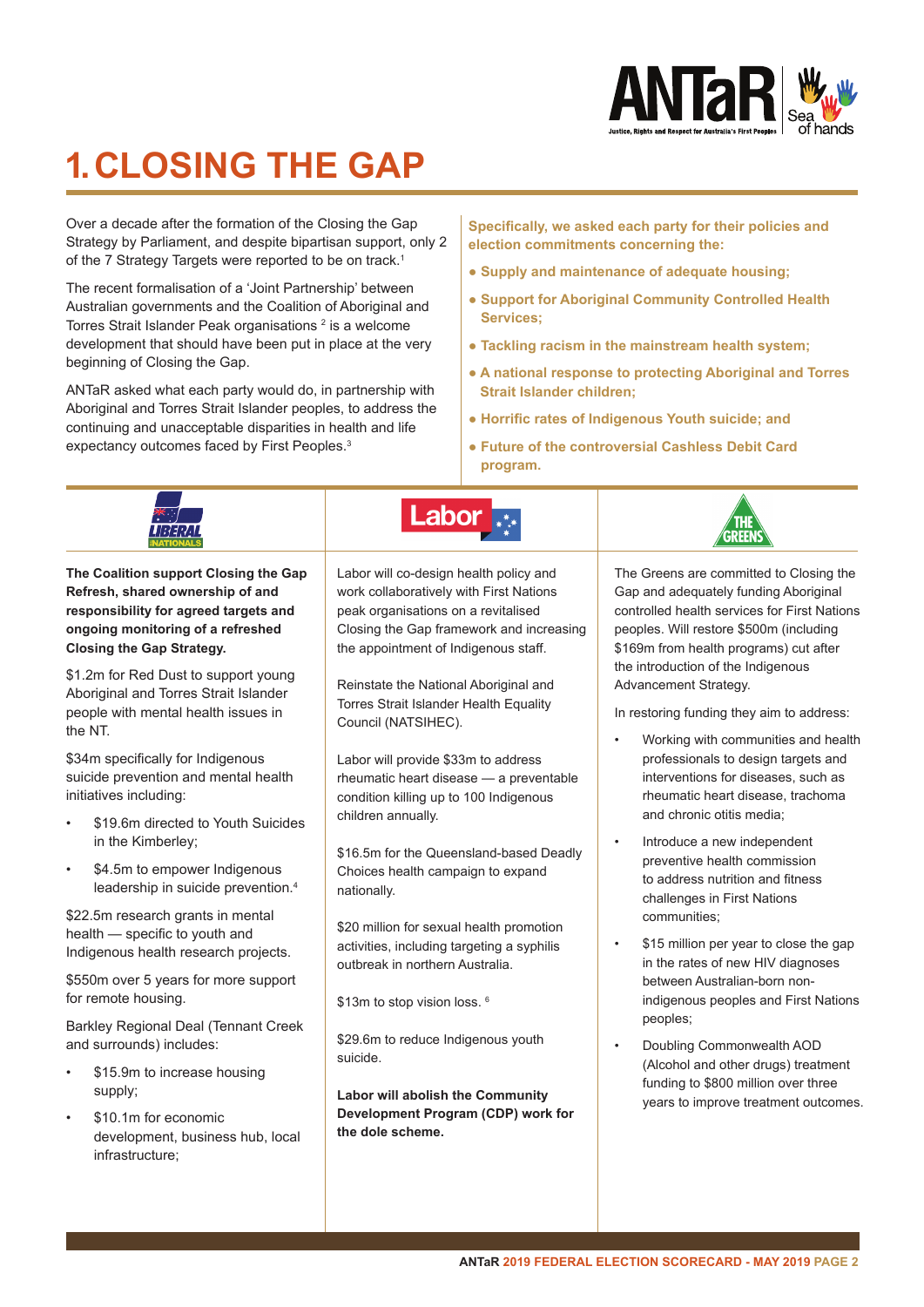

# **1. CLOSING THE GAP CONT**



\$3.9m to support local community leadership, sporting leagues, mediation services, and community projects in remote areas and homelands.

\$200m for an Indigenous Youth education package.

\$7.3m to increase involvement of Aboriginal and Torres Strait Islander peoples in development of policies and delivery services that benefit First Nations communities.

\$328m over three years for family violence services, to support the *Fourth Action Plan of the National Plan to Reduce Violence against Women and their Children.*

**Committed to continuing the Community Development Program (CDP) work for the dole scheme.**

**Committed to the \$129m expansion of the Cashless Debit Card trial.** <sup>5</sup>

\$62.4m to expand second chance learning in language, literacy, numeracy and digital skills to up-skill at-risk workers.

### **Labor**

\$3m to provide Health Justice Partnerships for at-risk communities to achieve better health and justice outcomes for vulnerable communities.

\$1.5 billion investment in housing to address overcrowding and create jobs in remote Indigenous communities, including:

- \$550m over 5 years from 2023 for the Northern Territory;
- \$251m for Queensland, Western Australia South Australia 2019-20.



\$500m for community based assertive outreach programs for suicide prevention and mental health dedicated for First peoples; in particular ensure funding recognises need of regional and remote communities in WA and NT.

Allocating a proportion of our \$200 million Survivor Grant fund to First Nations community-controlled specialist frontline services working with family violence survivor.

Ensure support services are developed, led and provided by First Nations peoples.

Commit to a national response to protecting First Nations children; providing \$50m over four years for First Nations out of home care projects including funding First Nations family support workers.

Advocate for First Nations Child Protection bodies in all states and territories as being an essential part of the response to the crisis of the numbers of children in out of home care.

Adopting a housing first policy by setting aside \$500 million per year to fund transitional housing and crisis services.

Commit to abolishing racist and punitive measures including the Cashless Debit Card and compulsory income management.<sup>7</sup>

### **MIXED**

**The partnership with the Coalition of Peak Bodies offers a fresh start.**

### **MIXED**



**The partnership with the Coalition of Peak Bodies offers a fresh start.**



**THUMBS UP**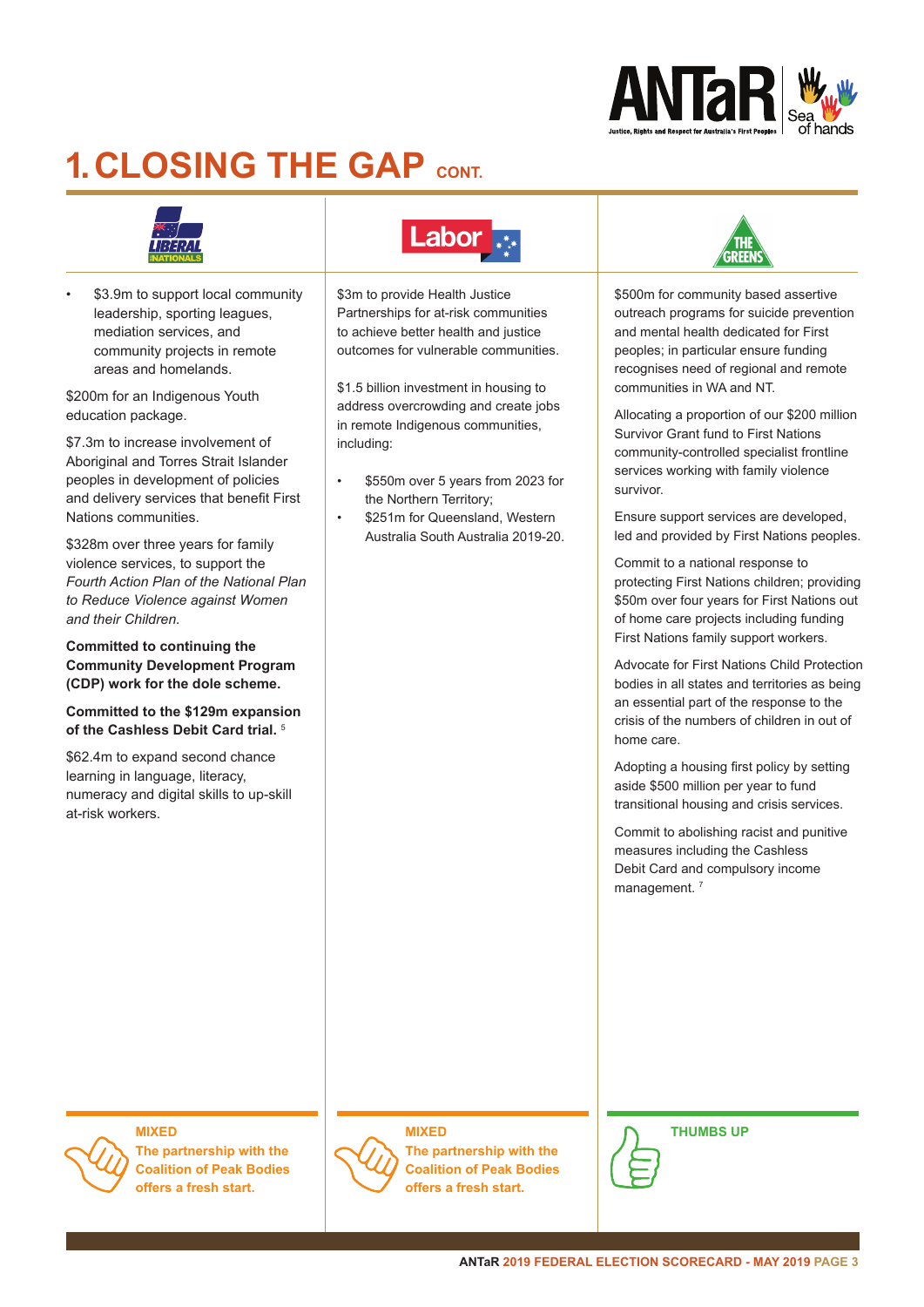

## **2. ADDRESSING INJUSTICE + INCARCERATION**

The over-incarceration rates of Aboriginal and Torres Strait Islander peoples is one of our nation's most significant human rights concerns. First Nations people are 'the most incarcerated people on the planet'.<sup>8</sup> First Nations people constitute around 3 per cent of the total Australian population but 28 per cent of the adult prison population. Even more distressingly, Aboriginal and Torres Strait Islander youth constitute 7 per cent of the total youth population but represent 54 per cent of those in youth detention across the country.9

The Australian Law Reform Commission Report (Pathways to Justice)10, which remains unaddressed by the Government, has two key recommendations involving investments in a national Justice Reinvestment strategy.

**We asked the parties to inform us how they would address:**

- **Over-representation of Aboriginal and Torres Strait Islander people in prison;**
- **Funding for alternative models, particularly for Justice Reinvestment projects across the nation; and**
- **Strategies to address the incidence of family violence.**

|                                                                                                                                                                                                                                                                                                                                                                                                                                                                                                            | Labor                                                                                                                                                                                                                                                                                                                                                                                                                                                                                                                                                                                                                                                                                                                                                                                                                                                                                                                        |                                                                                                                                                                                                                                                                                                                                                                                                                                                                                                                                                                                                                                                                                                                                                 |
|------------------------------------------------------------------------------------------------------------------------------------------------------------------------------------------------------------------------------------------------------------------------------------------------------------------------------------------------------------------------------------------------------------------------------------------------------------------------------------------------------------|------------------------------------------------------------------------------------------------------------------------------------------------------------------------------------------------------------------------------------------------------------------------------------------------------------------------------------------------------------------------------------------------------------------------------------------------------------------------------------------------------------------------------------------------------------------------------------------------------------------------------------------------------------------------------------------------------------------------------------------------------------------------------------------------------------------------------------------------------------------------------------------------------------------------------|-------------------------------------------------------------------------------------------------------------------------------------------------------------------------------------------------------------------------------------------------------------------------------------------------------------------------------------------------------------------------------------------------------------------------------------------------------------------------------------------------------------------------------------------------------------------------------------------------------------------------------------------------------------------------------------------------------------------------------------------------|
| The Coalition will abolish the<br><b>Indigenous Legal Assistance Program</b><br>(ILAP) despite its own review<br>recommending retaining and merging<br>funding with mainstream legal<br>services. <sup>11</sup><br>\$42m on mental health initiatives for<br>young and Indigenous Australians.<br>\$1.5m contribution to Maranguka Justice<br>Reinvestment in Bourke, NSW. 12<br>\$35m to address the specific needs of<br>Aboriginal and Torres Strait Islander<br>people affected by family violence. 13 | Labor will provide \$107m to battle<br>Indigenous disadvantage in the justice<br>system, including: 14<br>\$21.75m for justice reinvestment<br>programs to extend the NSW Bourke<br>program in WA, QLD and the NT.<br>\$40m over four years for legal aid and<br>\$4m for the National Aboriginal and Torres<br>Strait Islander Legal Services (NATSILs).<br>Adopt principle of imprisonment as a last<br>resort.<br>Adopt targets in the Closing the Gap<br>Strategy.<br>Invest in Aboriginal controlled frontline<br>services including \$20m for refuges.<br>\$21.5m for family violence prevention legal<br>services.<br>Reinstate Indigenous Legal Assistance<br>Program.<br>Work with states and territories to grow and<br>sustain alternative sentencing mechanisms<br>such as Koori Courts.<br>\$60m to provide a dedicated First Nations<br>stream from the Community Prevention and<br>Frontline Services Grants. | The Greens will adopt national targets to<br>close the gap in rates of imprisonment by<br>2031 and rates of violence against First<br>Nations people, with priority for women<br>and children and reduce rates of children<br>in out of home care.<br>Establish interdepartmental taskforce<br>to develop national strategy to address<br>incarceration rates.<br><b>Establish National Centre for Justice</b><br>Reinvestment and provide \$50m over<br>four years for Justice reinvestment<br>programs to support local projects.<br>Reinstate Indigenous Legal Assistance<br>Program and provide \$4.8m earmarked<br>for peak body for the legal services,<br><b>National Aboriginal Torres Strait</b><br>Islander Legal Services (NATSILS). |
| <b>THUMBS DOWN</b>                                                                                                                                                                                                                                                                                                                                                                                                                                                                                         | <b>THUMBS UP</b>                                                                                                                                                                                                                                                                                                                                                                                                                                                                                                                                                                                                                                                                                                                                                                                                                                                                                                             | <b>THUMBS UP</b>                                                                                                                                                                                                                                                                                                                                                                                                                                                                                                                                                                                                                                                                                                                                |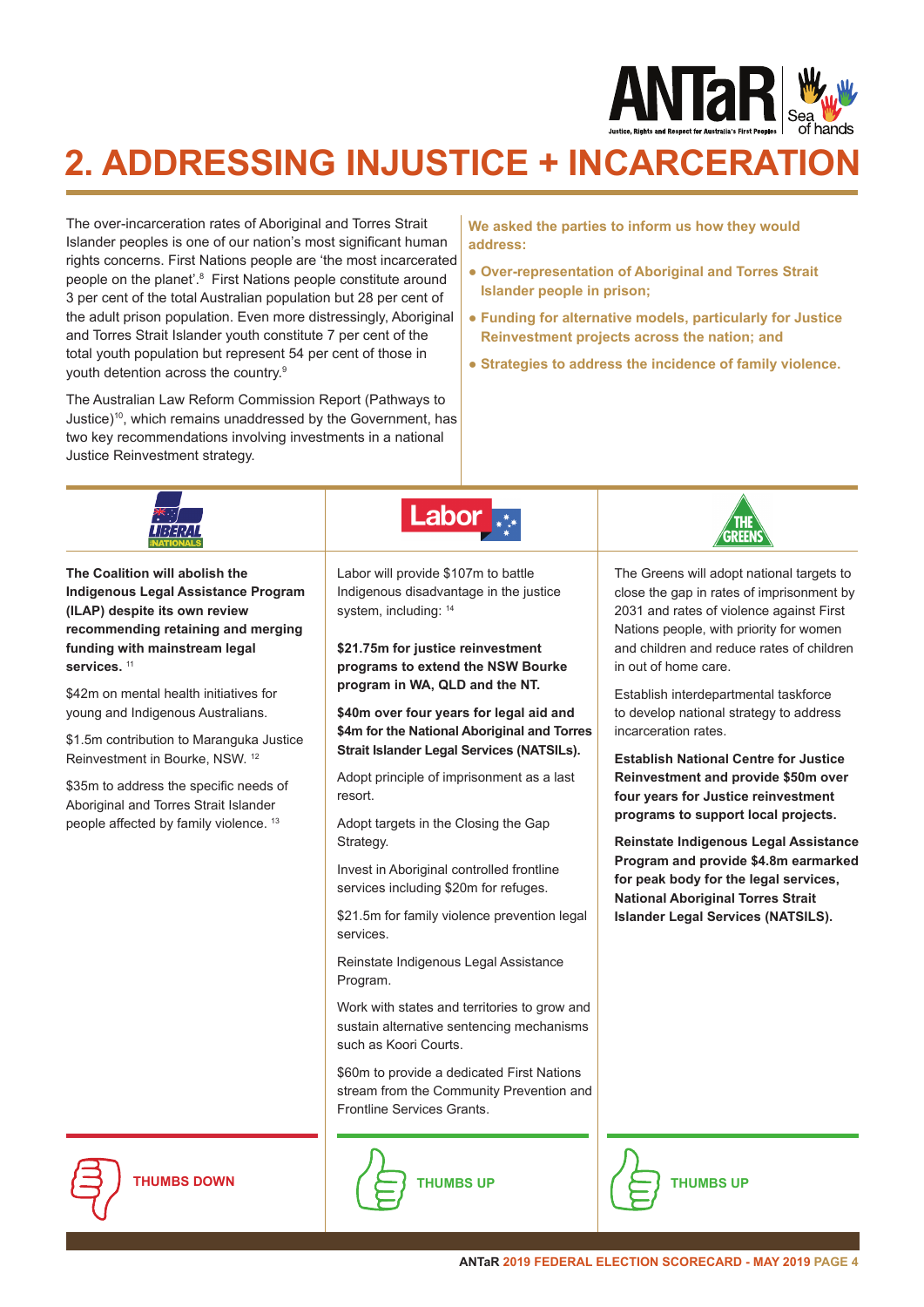

## **3. CONSTITUTIONAL REFORM**

### **Makarrata Commission and agreement making**

In May 2017, the Uluru Statement from the Heart was delivered to the Australian people in a gathering at Uluru, the symbolic heart of Aboriginal Australia. The Statement represents a consensus of First Nations Peoples across Australia and is a direct and powerful statement on their aspirations for true recognition in Australia's Constitution.

It asks all Australians to support them in having a constitutionally enshrined Voice to the Australian Parliament in all matters that concern their wellbeing in the community. The Statement also seeks 'a Makarrata Commission to supervise a process of agreement-making between governments and First Nations and truth-telling about our history.' 15

**We asked the parties to tell us their policies relating to the Constitutional reforms and Makarrata Commission proposed by the Uluru Statement from the Heart.**